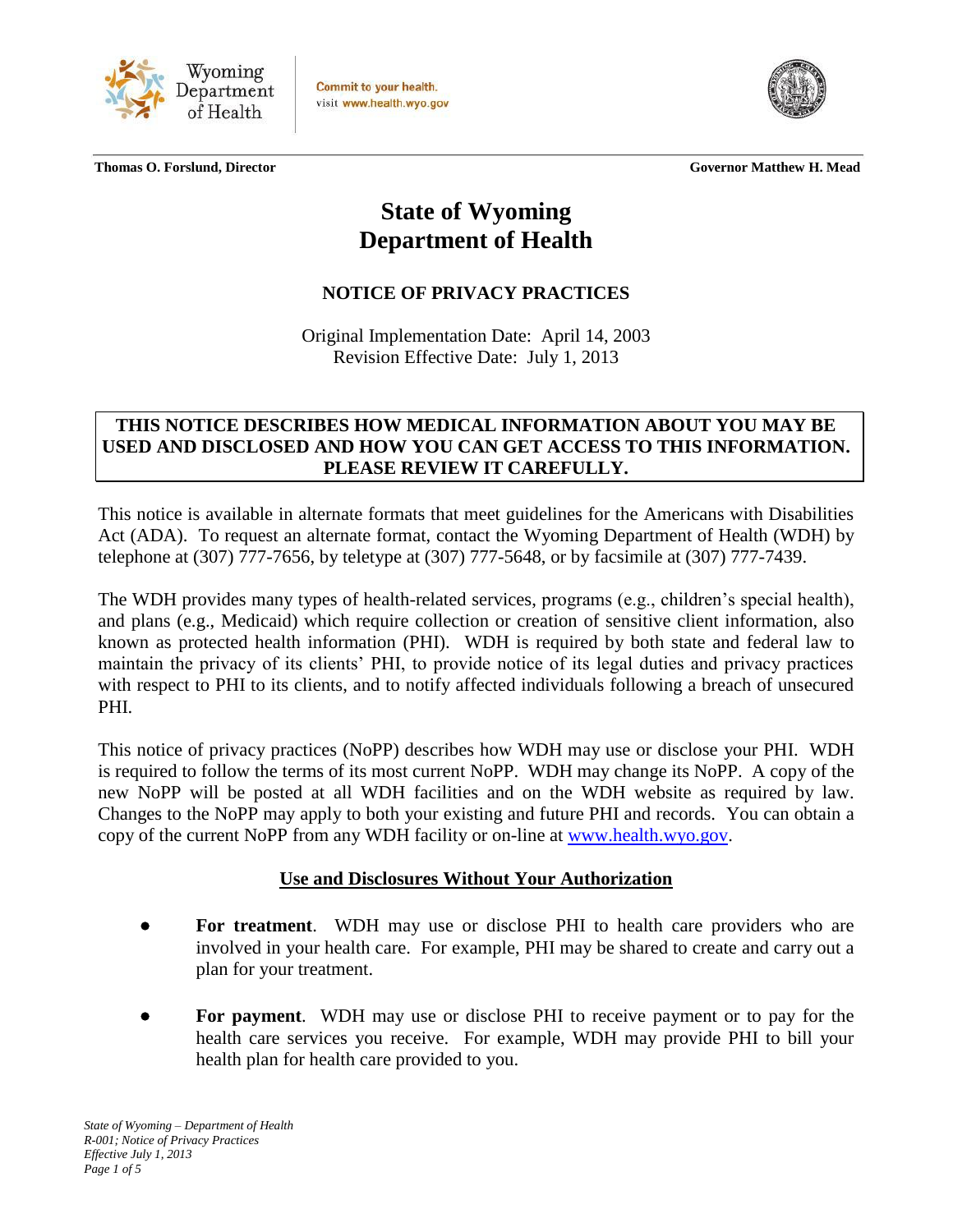- **For health care operations**. WDH may use or disclose PHI to manage its programs and activities. For example, WDH may use PHI to review the quality of the services you receive.
- **For underwriting purposes.** WDH, in its capacity as a health plan, may use or disclose PHI for underwriting purposes. However, WDH may not use PHI that is genetic information for such purposes.
- **For appointments and informative purposes**. WDH may send you reminders for medical care or checkups. WDH may send you information about health services that may be of interest to you.
- **For public health activities**. WDH may use or disclose PHI to maintain vital records and track some diseases as required by law.
- **For health oversight activities**. WDH, in its capacity as a health oversight agency, may use or disclose PHI to inspect or investigate health care providers. WDH may disclose PHI to another health oversight agency for oversight activities authorized by law (e.g., to a health oversight agency conducting an audit of WDH).
- **As required by law and for law enforcement**. WDH may disclose PHI when required by law or court order, or pursuant to law enforcement investigations.
- **For government programs**. WDH may disclose PHI to other government programs that manage eligibility for public benefits/assistance.
- **To avoid harm**. WDH may disclose PHI to law enforcement to avert a serious threat to the health and safety of a person or the public.
- **For research**. WDH may use PHI to conduct studies and develop reports. However, these reports do not identify specific people.
- **To family, friends, and others**. WDH may disclose PHI to your family or other persons involved in your medical care.

## **Uses and Disclosures That Require Your Written Authorization**

- **For situations not previously listed**. WDH will ask for your written authorization before using or disclosing your PHI. You may revoke this authorization in writing at any time. WDH cannot take back any uses or disclosures already made with your authorization.
- **Uses and disclosures which specifically require your authorization.** Except in limited circumstances, WDH must obtain your written authorization prior to any uses or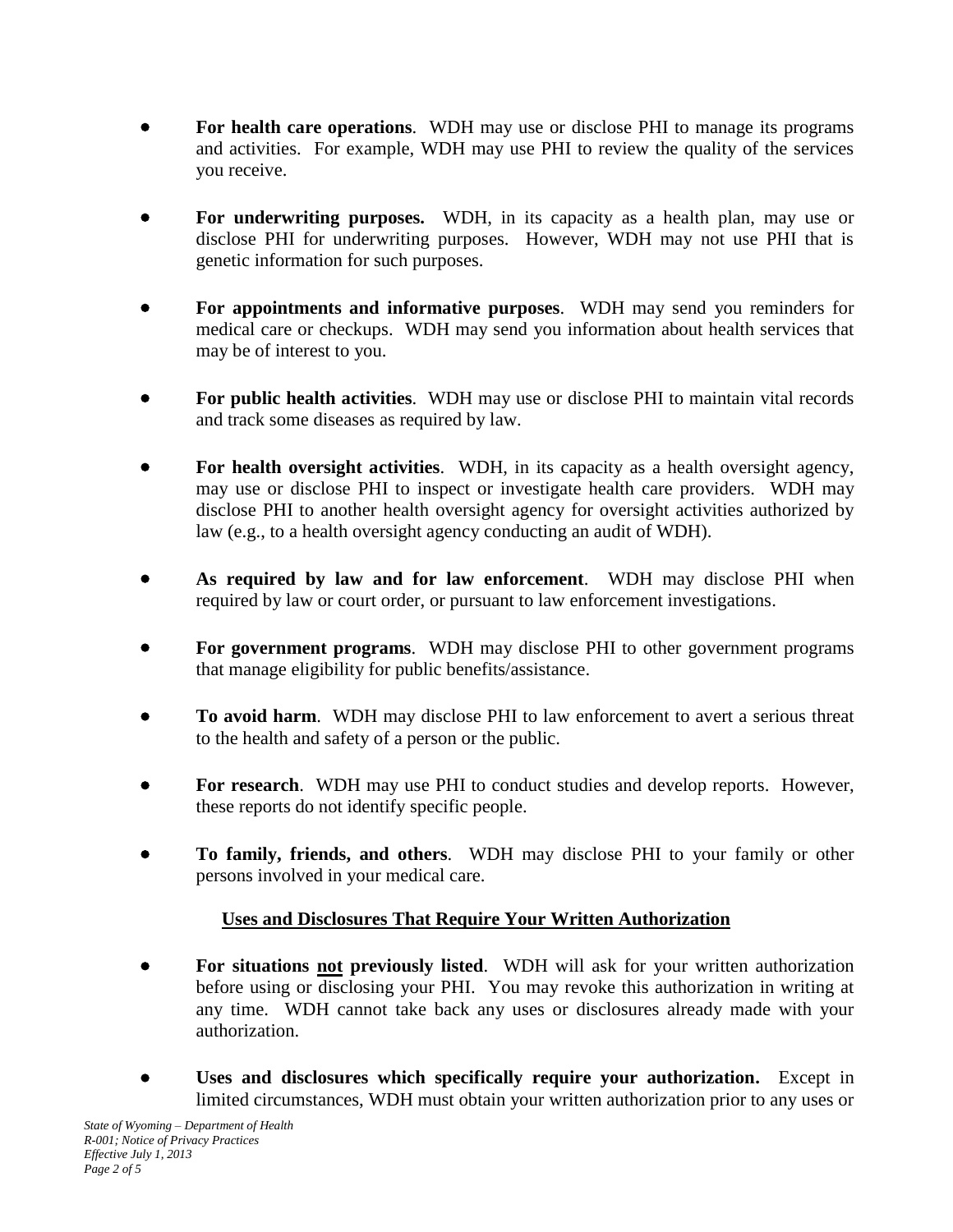disclosures of psychotherapy notes, of PHI for marketing purposes, or of PHI for the sale of that PHI. For marketing or sale of PHI, the authorization must inform you if WDH will receive direct or indirect payment from a third party.

 **Other laws protect PHI.** Many WDH programs are subject to additional laws regarding the use and disclosure of your health information. For example, you must give written authorization for WDH to use and disclose your mental health and chemical dependency treatment records.

## **Your PHI Privacy Rights**

- **Right to see and get copies of your records**. In most cases, you have the right to look at or get copies of your records. You must make the request in writing. You may be charged a fee for the cost of copying your records.
- **Right to request to correct or update your records**. If you feel your records are inaccurate, you may ask WDH to change or add missing information. You must make the request in writing, and provide a reason for your request. WDH is not required to agree to the request.
- **Right to get a list of disclosures**. You have the right to ask WDH for a list of disclosures of your PHI made within the last six (6) years. You must make the request in writing.
- **Right to request restrictions on uses or disclosures of your PHI**. You have the right to ask WDH to restrict how your PHI is used or disclosed. You must make the request in writing and tell WDH what PHI you want to restrict and to whom you want the restriction to apply. WDH is generally not required to agree to a requested restriction. However, WDH must agree to your request to restrict uses and disclosures of PHI to a health plan (e.g., health insurance company) when you or someone other than the health plan has paid WDH for a health care item or service, unless the use or disclosure is required by law. Once a restriction is implemented, you can request either verbally or in writing that the restriction be terminated.
- **Right to revoke permission**. If you are asked to sign an authorization to use or disclose your PHI, you may cancel the authorization at any time. You must make the request in writing. This will not affect PHI already shared by WDH.
- **Right to choose how we communicate with you**. You have the right to ask WDH to share information with you in a certain way or in a certain place. For example, you may ask WDH to send information to your work address instead of your home address. You must make this request in writing. You do not need to explain the reason for your request.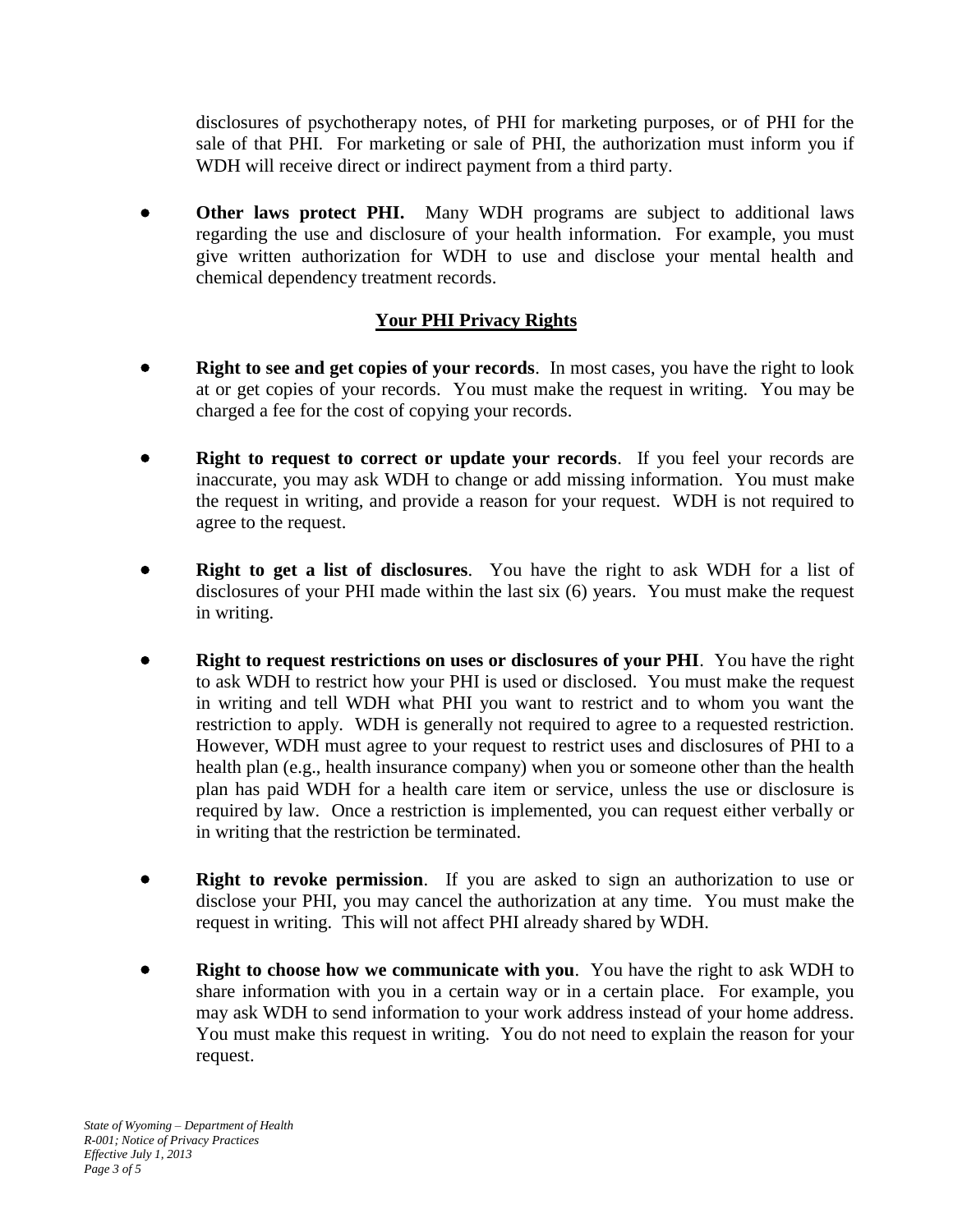- **Right to file a complaint**. You have the right to file a complaint if you do not agree with how WDH has used or disclosed your PHI.
- **Right to get a paper copy of this notice**. You have the right to ask for a paper copy of this notice at any time.